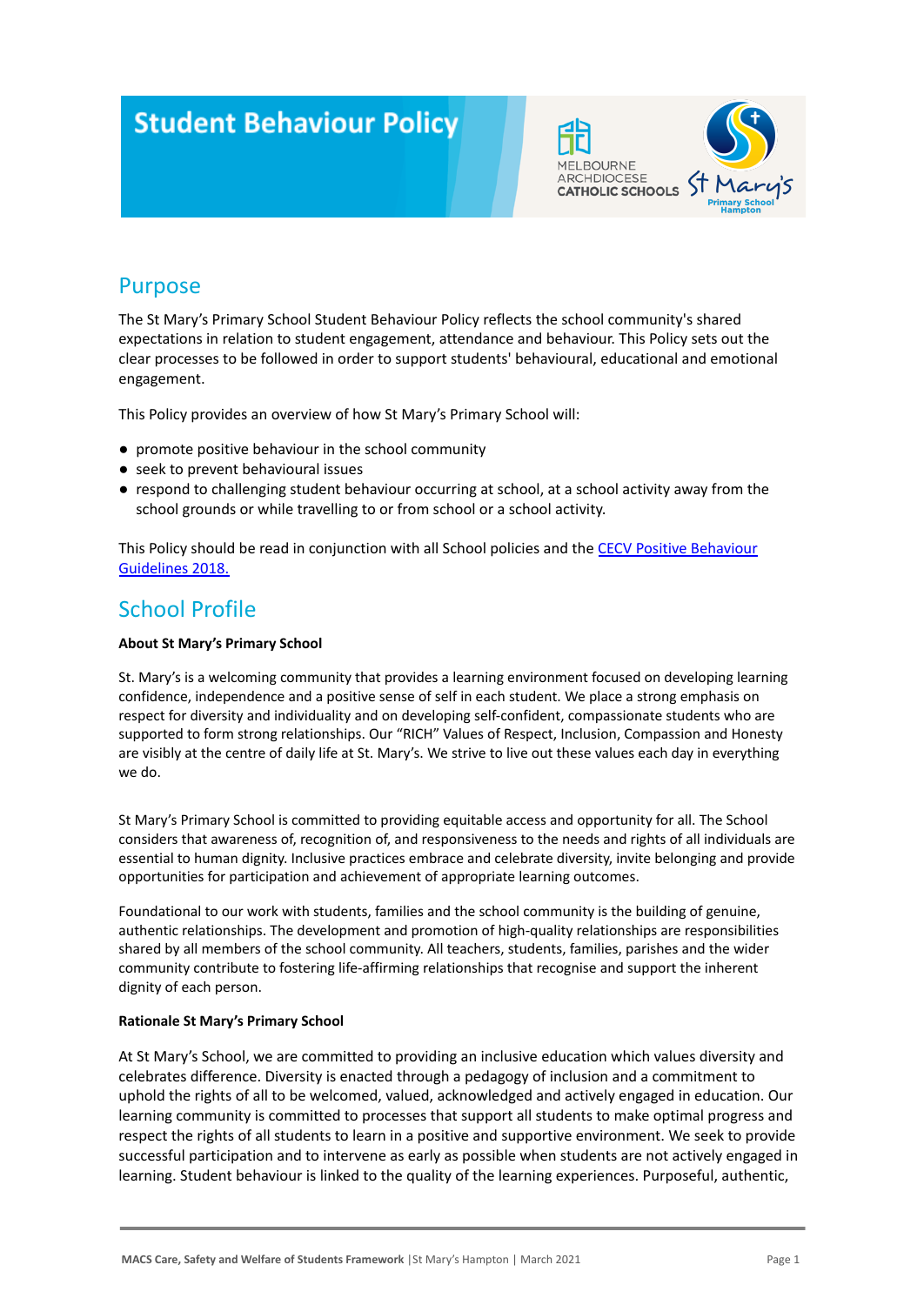and relevant learning experiences that are of a sufficiently challenging yet achievable standard maximise positive behaviour.

#### **Vision**

St. Mary's is a safe and inclusive community that fosters strong, positive relationships in an engaging and empowering learning environment. We are committed to lifelong learning and making a difference in our world

#### **Mission**

St Mary's Primary School is committed to providing educational opportunities that actively welcome, engage, inspire and challenge all students to learn in a safe and enlivening Catholic environment. the principles of Australian Democracy including a commitment to the elected government, the rule of law, equal rights of all before the law, freedom of religion, freedom of speech and association, and the values of openness and tolerance. Our "RICH" Values of Respect, Inclusion, Compassion and Honesty are visibly at the centre of daily life at St. Mary's. We strive to live out these values each day in everything we do:

#### Respect

- Treating others with consideration and regard, respecting another person's point of view
- Freedom for all to enjoy the rights and privileges of Australian citizenship, free from unnecessary interference or control
- Standing up for and considering the rights of others
- Pursuing and protecting the common good where all people are treated fairly for a just society.

#### Inclusion

- Understanding, celebrating and accepting diversity within a democratic society
- Being included and including others.

#### Compassion

- Care and compassion for self and others.
- Being empathetic to the perspectives and needs of others.

#### Honesty

- Being honest, sincere and seeking the truth
- Doing your best in seeking to accomplish something worthy and admirable, trying hard, pursuing excellence
- Acting with integrity, with consistency between words and deeds
- Being responsible and accountable for one's actions, with a commitment to resolving conflict and differences restoratively, peacefully and respectfully
- Contributing to and caring for the school, local and global community and environment.

#### **Aims**

Our school is a community that exemplifies the gospel values of love, forgiveness, justice and truth. Our school community recognises that everyone has the right to be respected, to feel safe and be safe and, in turn, our school community acknowledges each member's own obligation to behave responsibly. This Policy is intended to guide our school's actions. It has been developed in consultation with the school community and seeks to prioritise respectful relationships and safety in response to the rights and needs of all members of the school community. A safe and supportive environment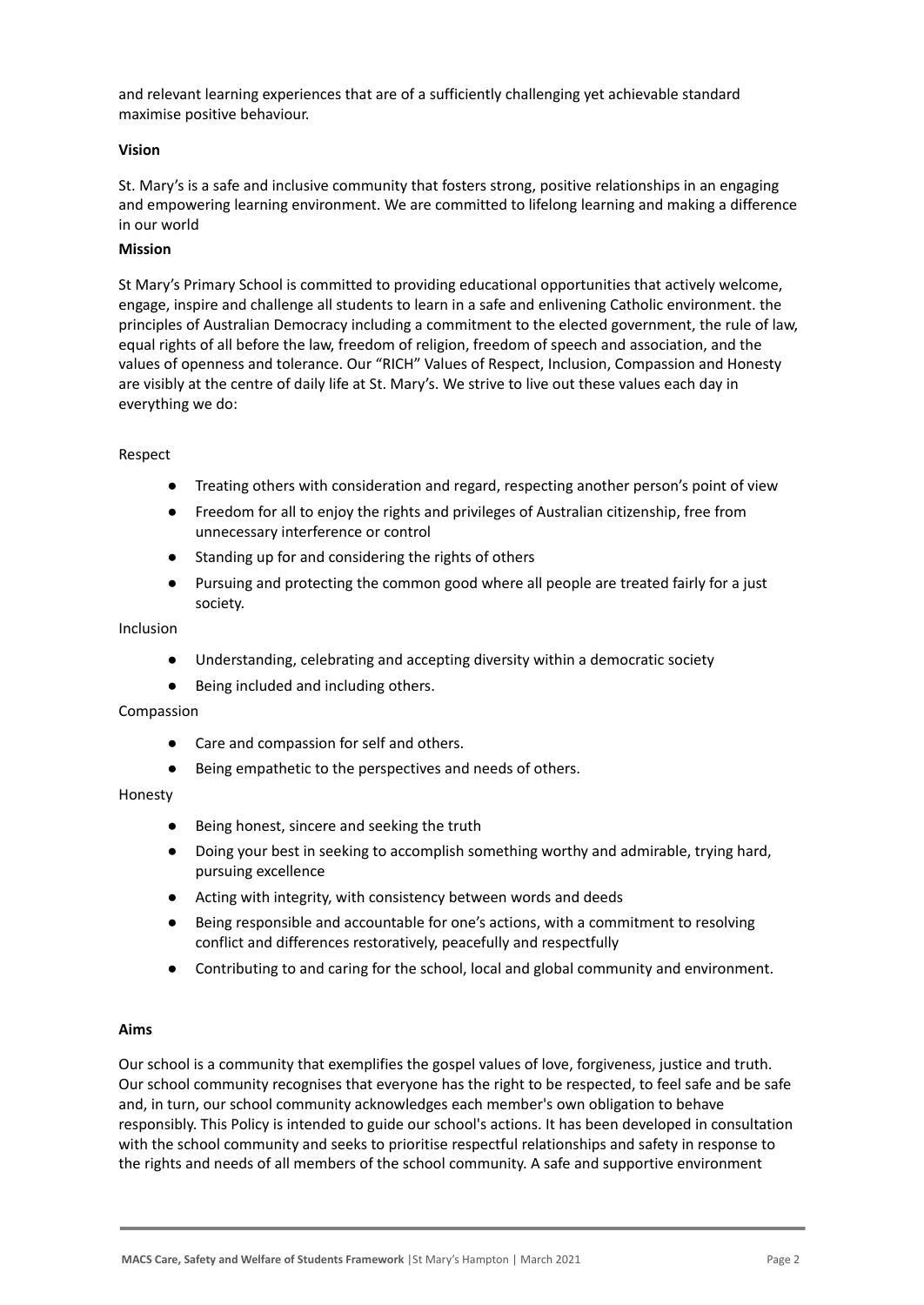respects the rights of all students to learn, the rights of all teachers to teach and the rights of all members of the school community to be safe.

Every person at the school has a right to feel safe, to be happy and to learn. Therefore our school aims:

- to promote the values of honesty, fairness and respect for others
- to acknowledge the worth of all members of the community and their right to work and learn in a positive environment
- to maintain good order and harmony
- to affirm cooperation as well as responsible independence in learning
- to foster self-discipline and to develop responsibility for one's own behaviour.

#### **Guiding Principles**

St Mary's Primary School strives to build a safe and positive school environment that is guided by Gospel values and honours the dignity of the individual, the family and the school.

The development and promotion of high-quality relationships are responsibilities shared by all members of the school community. Teachers, students, families, parish members and the wider community contribute to and share in the responsibility to foster life-affirming relationships that recognise and support the inherent dignity and safety of each person. All members of the school community are expected to contribute to the mission and vision of the school and to understand their rights and acknowledge their obligation to behave responsibly.

As a provider of Catholic education, the school Principal will take into account the need for the school community to represent and conform with the doctrines, beliefs and principles of the Catholic faith when making decisions regarding matters of school administration, including enrolment. Pupils and families who are members of other faiths are warmly welcomed at our school. However, the school reserves its right to exercise its administrative discretion in appropriate circumstances, where it is necessary to do so to avoid injury to the religious sensitivities of the Catholic school community.

It is vitally important that the school is made fully aware of each child's individual circumstances insofar as these may impact upon his or her physical, functional, emotional or educational needs, particularly where the school is required to provide additional support to the child.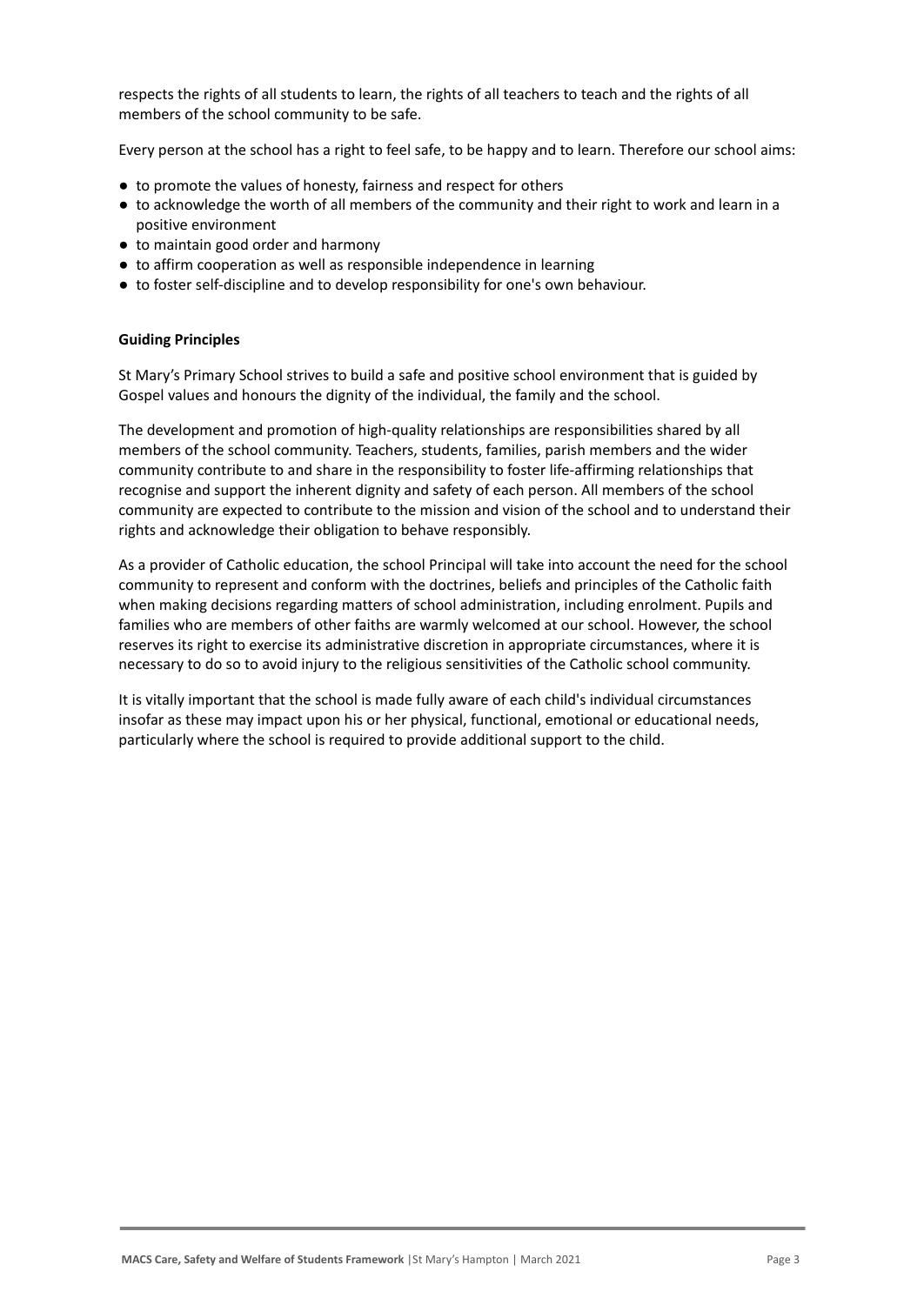## **Definitions**

- Behaviour is defined as the way in which one acts or conducts oneself, especially towards others. In general terms, it can be considered to be anything we say or do.
- Appropriate behaviour is behaving in a manner that is suitable for a public gathering, respecting the other members of the forum (class, meeting, assembly, gathering) and treating others as you would wish to be treated. Members are encouraged to take responsibility for their actions and to show mutual respect, maturity, and common sense. In general, appropriate behaviour is any behaviour that contributes to the positive learning environment and aligns with our school rules, codes of conduct and behavioural expectations.
- Inappropriate behaviour or unacceptable behaviour (including bullying, harassment and victimisation), may involve actions, words or physical gestures that could reasonably be perceived to be the cause of another person's distress or discomfort. Unacceptable behaviour does not have to be face-to-face, and may take many forms such as gestures, written, telephone or e-mail communications or through social media.
- Discriminatory conduct is conduct whereby an individual is treated less favourably on the basis of a relevant attribute, including their sex, race, sexual orientation, age, disability, religion, physical appearance or belief or gender reassignment. Such action may constitute discriminatory conduct that is contrary to Commonwealth and Victorian anti-discrimination legislation.
- Bullying is a broad concept which may generally be characterised as offensive, intimidating, malicious or insulting behaviour, an abuse or misuse of power through means that undermine, humiliate, denigrate or injure the recipient. Bullying generally involves a series or pattern of events in which one individual has demonstrated unacceptable behaviour towards another individual. Please refer to St Mary's Primary School Bullying Prevention Policy for further details.
- Challenging behaviour is behaviour that significantly challenges the day to day functioning of the school. The behaviour impacts on learning and interrupts students' and staff capacity to feel safe or function in a safe and orderly environment.
- At Risk behaviour is any behaviour that has the potential to cause harm or injury to self or other. This includes physical, emotional or psychological harm.
- Criminal offences refers to forms of unacceptable behaviour that may be serious enough to constitute a criminal offence. If St Mary's Primary School becomes aware that an offence has been or may have been committed, these concerns will be reported to the police or other authorities, as appropriate.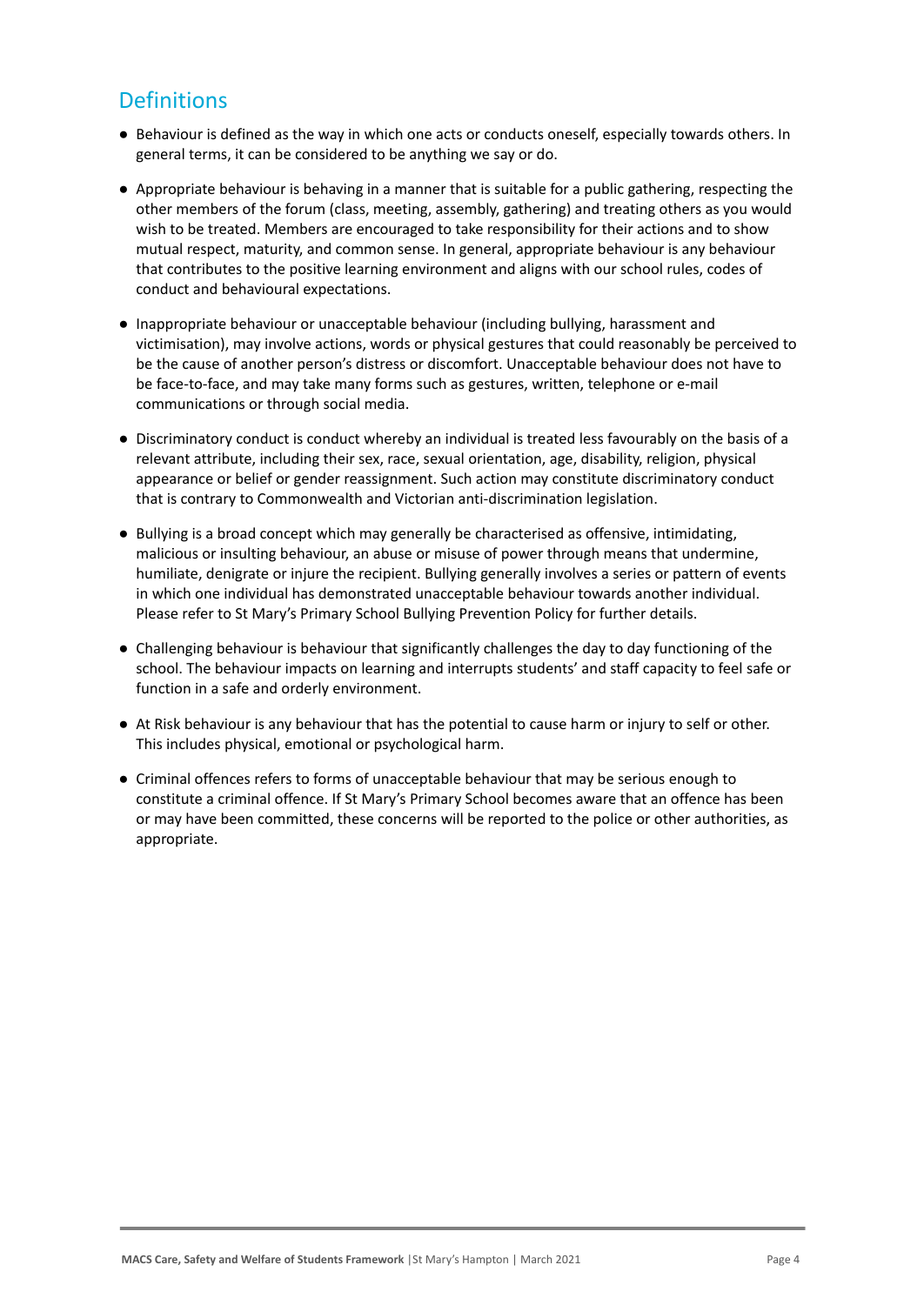### Legislative Context

The *Education Training and Reform Regulations 2017* (Vic.) (sch 4 cl 12) outlines the School's obligations to ensure that the care, safety and welfare of all students attending the School. In discharging its duty of care responsibilities, the School and teaching staff must exercise professional judgment to achieve a balance between ensuring that students do not face an unreasonable risk of harm and encouraging students' independence and maximising learning opportunities. Non-teaching staff, volunteers and external providers must exercise judgment appropriate in the circumstances. The school must also comply with legislation related to Occupational Health and Safety for staff.

This document is informed by relevant Australian and Victorian legislation including:

- *Education and Training Reform Act 2006* (Vic.)
- *Education and Training Reform Regulations 2017* (Vic.)
- *Disability Discrimination Act 1992* (Cth)
- *Disability Standards for Education 2005* (Cth)
- *Equal Opportunity Act 2010* (Vic.)
- *Occupational Health and Safety Act 2004* (Vic.).

This document should be read in combination with the CECV Positive Behaviour Guidelines 2018 and is also informed by the following resources:

- Victorian Registration and Qualifications Authority (VRQA) policy requirements
- National Safe Schools Framework <http://www.education.gov.au/national-safe-schools-framework-0>
- Excel: Wellbeing for Learning in Catholic School Communities
- Health Promoting Schools Framework [www.ahpsa.org.au](http://www.ahpsa.org.au)
- CECV Intervention Framework 2015 [www.cecv.catholic.edu.au/publications/CECV-Intervention-Framework.pdf](http://www.cecv.catholic.edu.au/publications/CECV-Intervention-Framework.pdf)
- Diocesan policy and regulations
- [CECV Safe and Sound Practice Guidelines](https://www.cecv.catholic.edu.au/getmedia/bad5e328-b5f9-4742-a66c-0c7f20ae21ff/Safe-and-Sound-Practice-Guidelines.aspx)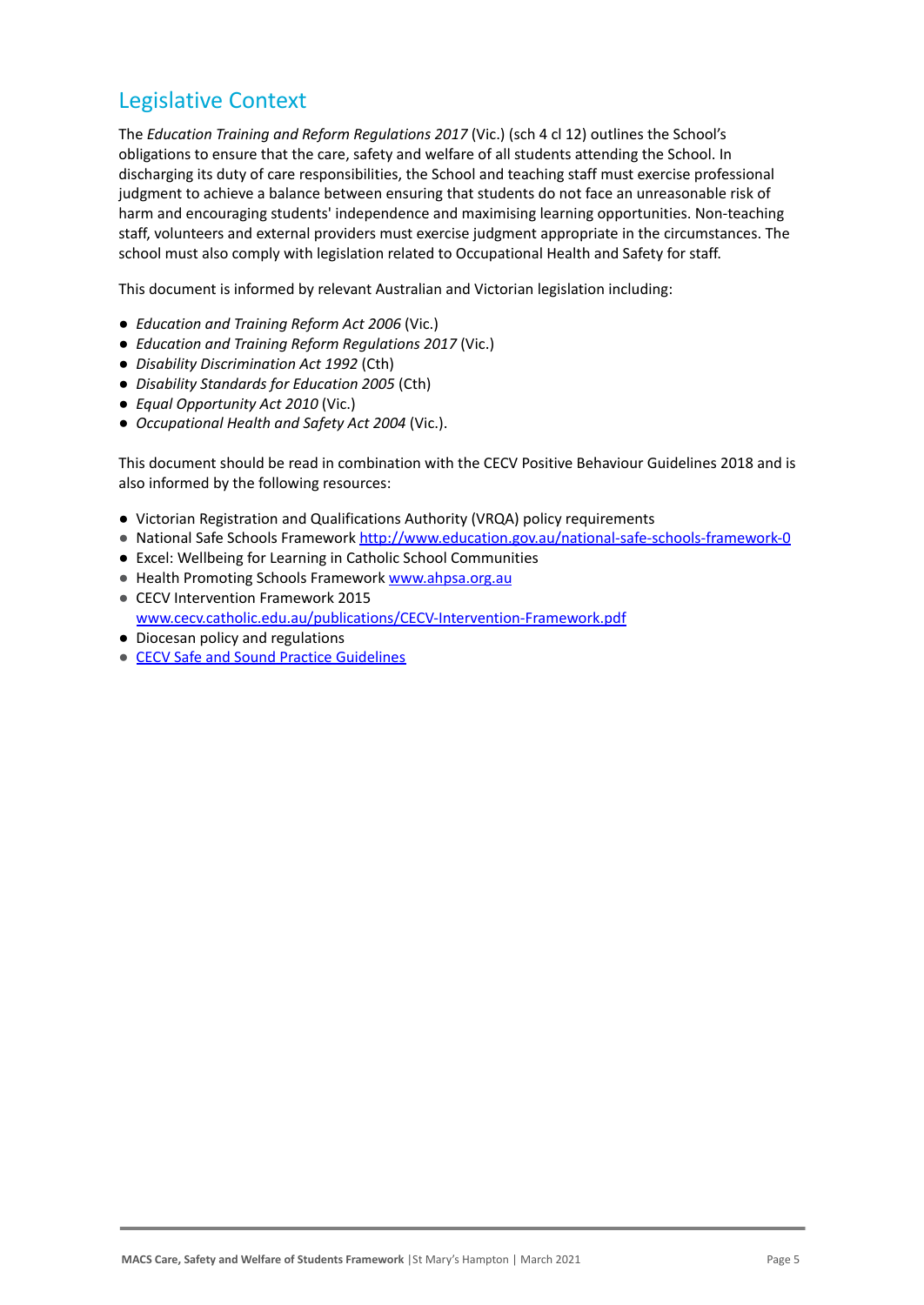## Shared Behaviour Expectations

The School recognises the importance of providing clear guidance and expectations which are applicable to all members of the school community.

The table below sets out the School's expectations for its students, parents and staff.

| <b>Students are expected to:</b> |                                                                                                                                                                                                                                                      | <b>Parents/Carers are expected</b><br>to: |                                                                                                                                                                                                                                                                                                                                                                  | <b>Principals/Teachers &amp; Staff</b><br>will: |                                                                                                                                                                                                                                                                                               |
|----------------------------------|------------------------------------------------------------------------------------------------------------------------------------------------------------------------------------------------------------------------------------------------------|-------------------------------------------|------------------------------------------------------------------------------------------------------------------------------------------------------------------------------------------------------------------------------------------------------------------------------------------------------------------------------------------------------------------|-------------------------------------------------|-----------------------------------------------------------------------------------------------------------------------------------------------------------------------------------------------------------------------------------------------------------------------------------------------|
| 1.                               | take responsibility for their<br>learning and have high<br>expectations in themselves<br>that they can learn                                                                                                                                         | 1.                                        | have high expectations of<br>their child's behaviour,<br>understand and support the<br>implementation of the<br>School's behavioural<br>expectations                                                                                                                                                                                                             | 1.                                              | promote positive<br>reinforcement and enhance<br>student self-esteem by<br>having a planned approach<br>for recognising and<br>responding to appropriate<br>behaviour                                                                                                                         |
| 2.                               | model the School's core<br>values of respect, inclusion,<br>compassion and honesty                                                                                                                                                                   | 2.                                        | openly communicate with<br>the School in regard to their<br>child's circumstances                                                                                                                                                                                                                                                                                | 2.                                              | deliver an inclusive and<br>comprehensive curriculum<br>which promotes positive<br>behaviours and emphasises<br>the well-being of every<br>child focusing on pro-social<br>behaviours                                                                                                         |
| 3.                               | take responsibility for their<br>own behaviour and the<br>impact of their behaviour on<br>others                                                                                                                                                     | 3.                                        | cooperate with the School<br>by assisting in the<br>development and<br>enforcement of strategies<br>to address individual needs                                                                                                                                                                                                                                  | 3.                                              | employ whole school and<br>classroom practices to<br>establish a climate in which<br>appropriate behaviour is<br>the norm for all students<br>and focus on the<br>implementation of<br>preventative and early<br>intervention strategies to<br>deal with attendance and<br>behavioural issues |
| 4.                               | comply with this Policy and<br>work with teachers and<br>parents in developing<br>strategies to improve<br>outcomes to:<br>comply with all<br>a)<br>reasonable requests of<br>staff<br>respect the rights of<br>b)<br>others to be safe and<br>learn | 4.                                        | provide complete, accurate<br>and up to date information<br>when completing an<br>enrolment form and supply<br>the School, prior to and<br>during the course of<br>enrolment, with any<br>additional information as<br>may be requested, including<br>copies of documents such<br>as medical/specialist<br>reports (where relevant to<br>the child's schooling), | 4.                                              | consistently apply this<br>Policy through a shared<br>collegiate understanding<br>and only exclude students<br>in extreme circumstances                                                                                                                                                       |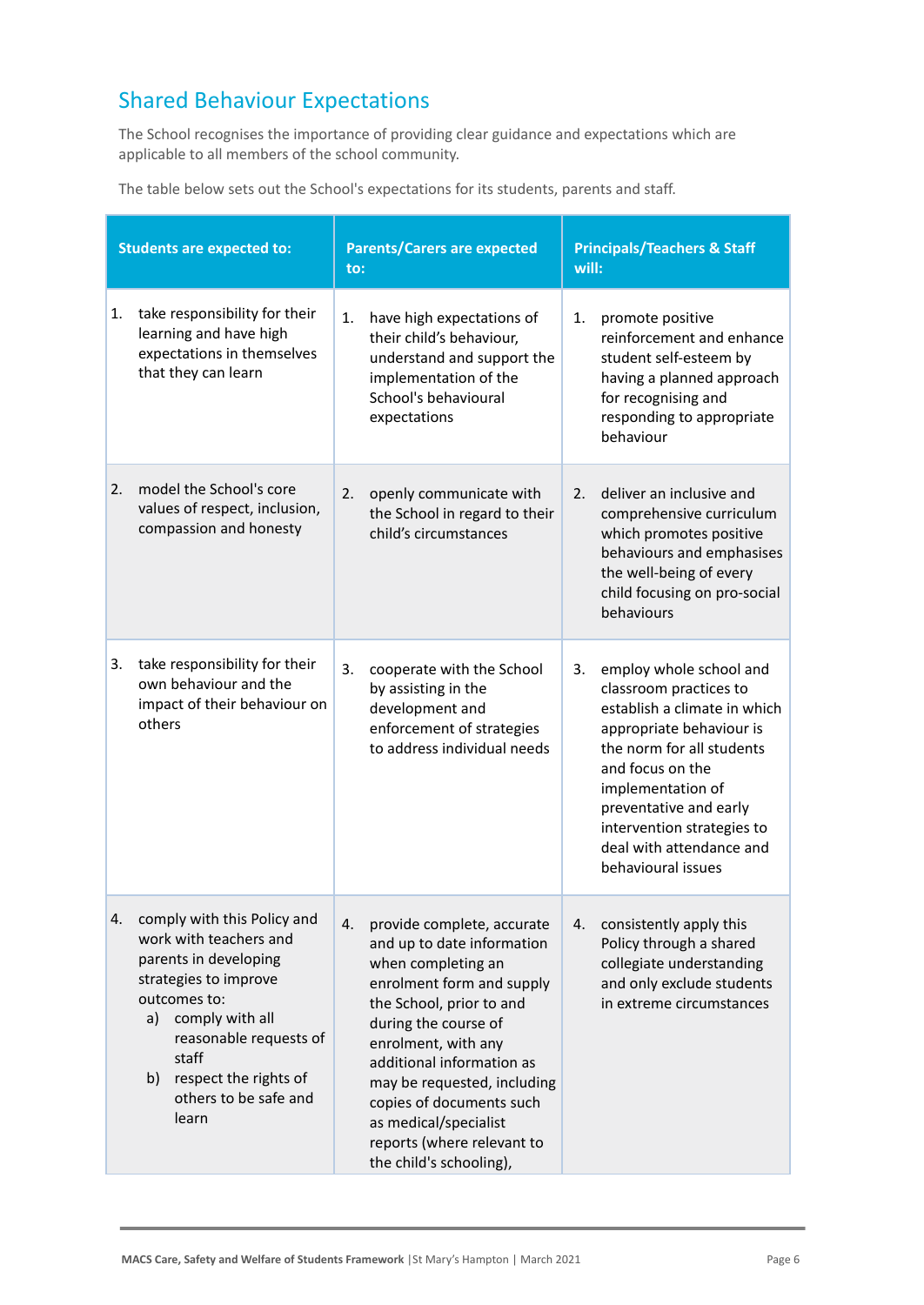| respect the property of<br>C)<br>others. | reports from previous<br>schools, court orders or<br>parenting agreements                                                                                                                                                                                                                                                                    |                                                                                                                                                                                                                                                    |
|------------------------------------------|----------------------------------------------------------------------------------------------------------------------------------------------------------------------------------------------------------------------------------------------------------------------------------------------------------------------------------------------|----------------------------------------------------------------------------------------------------------------------------------------------------------------------------------------------------------------------------------------------------|
|                                          | 5.<br>comply with the school's<br>behaviour aims and the<br>school's Code of Conduct<br>and to support the school in<br>upholding prescribed<br>standards of dress,<br>appearance and behaviour,<br>in accordance with the<br>terms of your child's<br>enrolment at the School.                                                              | plan for the professional<br>5.<br>development needs of all<br>staff to enable them to<br>develop and maintain<br>positive relationships with<br>their students                                                                                    |
|                                          | acknowledge and<br>6.<br>understand that<br>unacceptable behaviour by<br>a child, or repeated<br>behaviour by a parent or<br>guardian that, in the<br>school's view, is<br>unacceptable and damaging<br>to the partnership between<br>parent/guardian and school,<br>may result in suspension or<br>termination of the child's<br>enrolment. | 6.<br>recognise that for some<br>students additional support<br>may be needed in the form<br>of staged responses and<br>staff are committed to<br>working with families to<br>reintegrate students in an<br>educational setting after<br>exclusion |

### Attendance Expectations

Ensuring that students attend school each day is a legal requirement. It is also a shared expectation of all students, parents and the wider school community, focusing on positive and pro-social behaviours together with prevention and early intervention.

The school recognises the importance of providing clear guidance on student attendance that is applicable to all members of the school community.

Full details on attendance, expectations to promote attendance, and attendance/absence procedures are set out in the school's **Attendance Policy** and associated Department of Education and Training [School attendance guidelines.](https://www2.education.vic.gov.au/pal/attendance/guidance)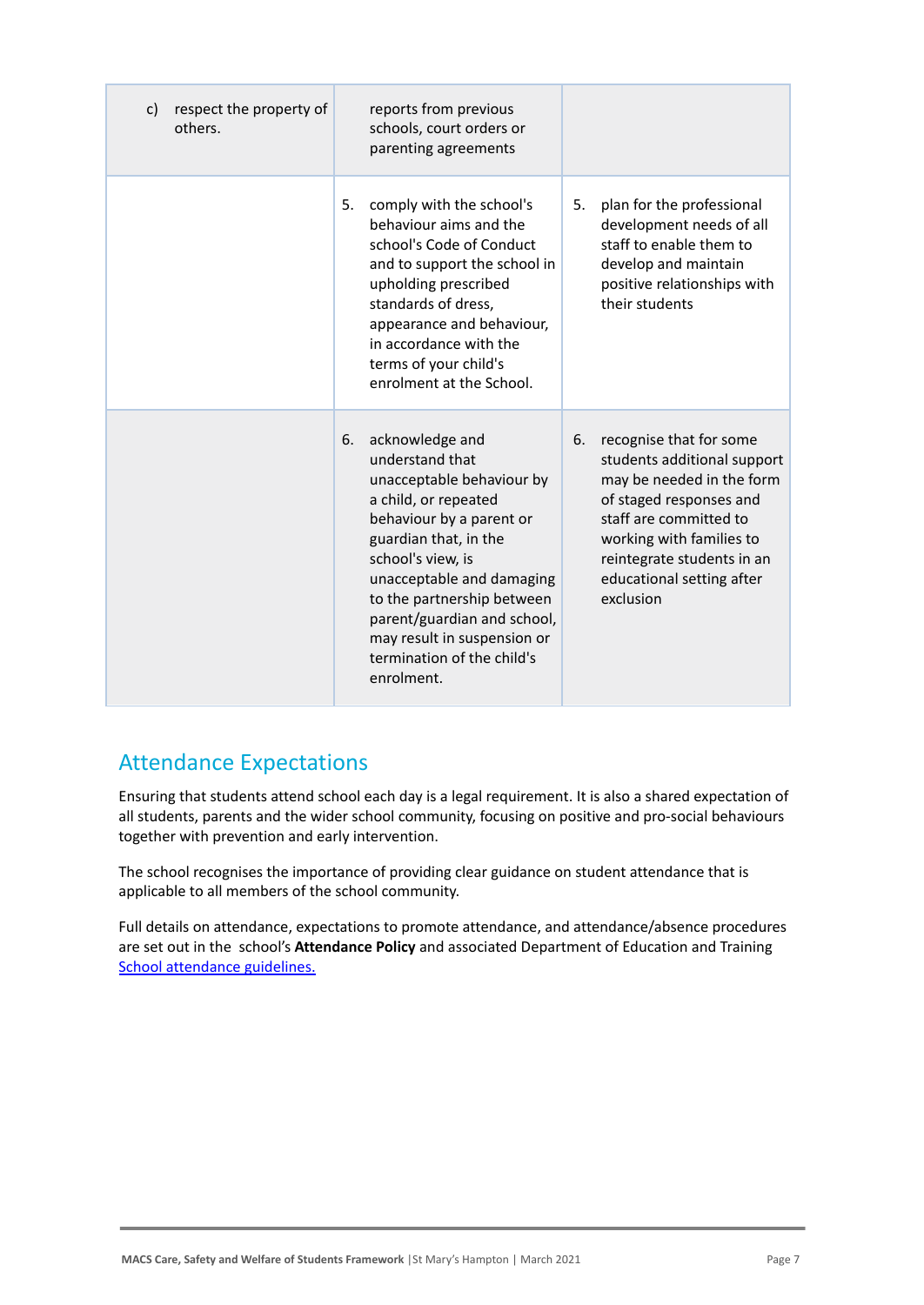## School Actions and Consequences

Student engagement, regular attendance and positive behaviours will be supported through relationship based whole-school practices, as well as targeted and individualised support when required. Effective student behaviour change and student behaviour support is enhanced through internally-based school support structures, and externally-based family, education, community and interagency partnerships. The School will apply a range of supports and measures to address inappropriate student behaviour. Where a student acts in breach of the behaviour standards of our school community, the School will institute a staged response, in accordance with the [CECV Positive](https://www.cecv.catholic.edu.au/getmedia/bc1d235d-9a98-4bb4-b3ac-84b50fa7c639/CECV-Positive-Behaviour-Guidelines_FINAL2.aspx?ext=.pdf) [Behaviour](https://www.cecv.catholic.edu.au/getmedia/bc1d235d-9a98-4bb4-b3ac-84b50fa7c639/CECV-Positive-Behaviour-Guidelines_FINAL2.aspx?ext=.pdf) Guidelines 2018. Where applicable, an incident report will be completed and provided to the Principal or relevant staff member noting the templates provided in the CECV Positive Behaviour Guidelines

#### **Positive reinforcement of appropriate behaviour**

St Mary's Primary School will implement culturally inclusive strategies to reinforce appropriate behaviour which may include verbal recognition, individual or class rewards, communication with parents/wider school community, as appropriate.

At St Mary's Primary School, we recognise that it is important to focus on positive behaviours and encourage the children to make responsible choices about their relationships and behaviour. Acknowledging appropriate behaviour is important as it fosters positive relationships and cohesion within the classroom. We also recognise that by spending time to set up preventative practices we are more likely to avoid inappropriate behaviour and are able to build positive relationships. It is expected that all members of the staff reinforce school rules and routines to minimise disruption to teaching and learning time, to maximise learning opportunities and enhance positive relationships.

Ways that staff at St Mary's Primary School positively reinforce appropriate behaviour include:

#### *Giving clear expectations to all children:*

- Being consistent with classroom expectations
- Establishing Class Agreements with input from the students at the beginning of each year and reviewed at the beginning of each term
- Ensure students are aware of appropriate noise levels and classroom expectations
- Discuss Shared Behaviour Expectations, with students at the beginning of each term

*Building positive relationships with the students:*

- Modelling respectful relationships
- Holding regular circle time for both conflict resolution and social and emotional learning
- Putting into place positive rewards systems

#### *Using a restorative approach:*

- Restoring relationships early to prevent further harm
- Using restorative language with the children
- Holding regular circle time for both conflict resolution and social and emotional learning
- Provide a Quiet area / Restorative area / Cool down area

*Implementing regular social and emotional skills lessons:*

- Teaching a Social Emotional Learning program
- Holding regular circle time to teach social and emotional learning skills

#### *Focusing on the positives with the students, for example:*

- Viewing behavioural problems as an area for growth for students
- Use of positive reinforcement strategies such as rewards, table points and ongoing positive praise for desired behaviour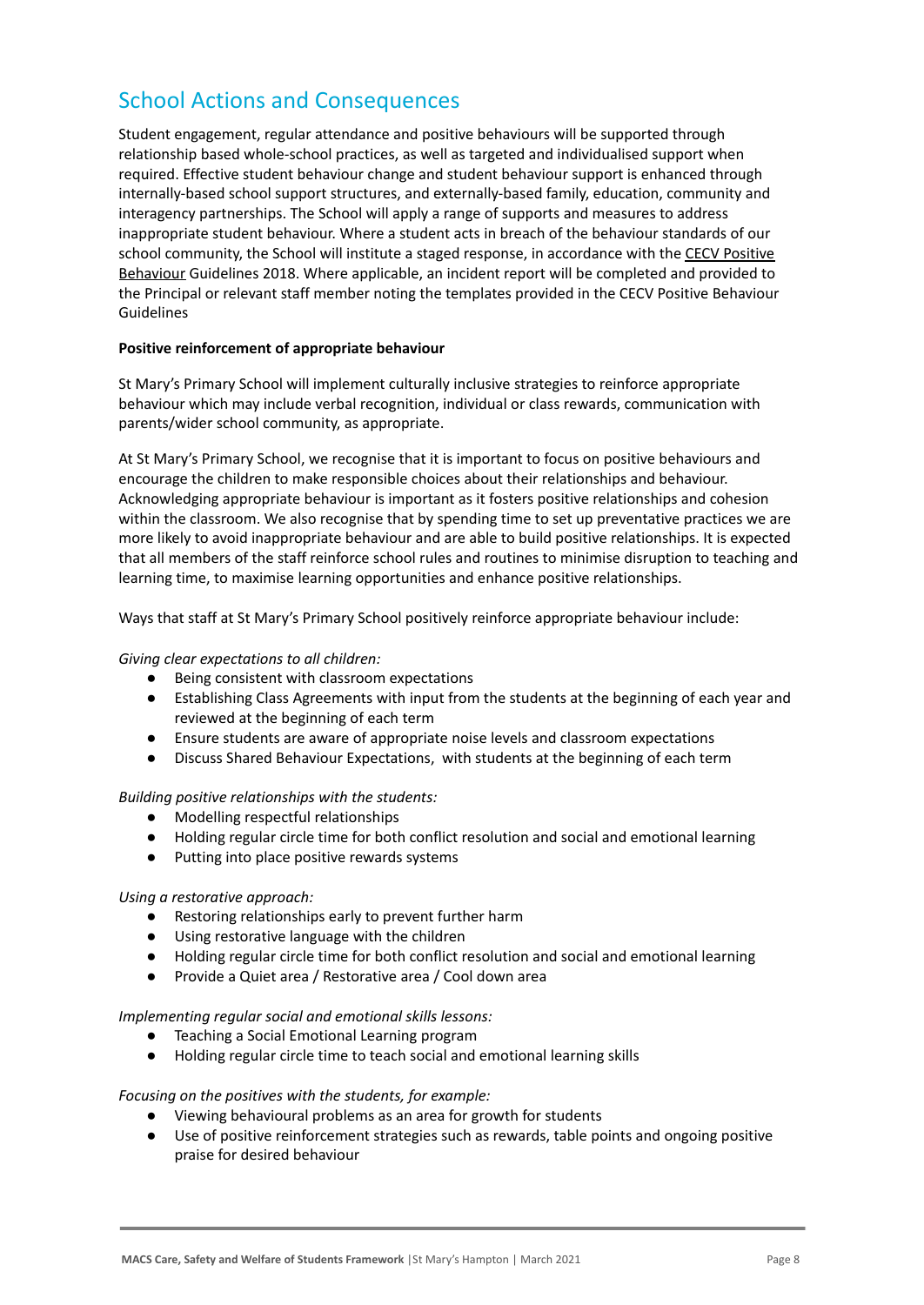- Arriving in their classroom by 8.30am to spend time to build positive relationships with their students
- Weekly awards presented at assembly for students demonstrating RICH values and for special achievements
- Verbal recognition of the positive behaviours e.g. "I like the way you did that!'
- Sharing time where good work is accredited by peers
- Praising a particular behaviour or attitude
- Positively acknowledging children who follow the school rules
- Positive communication to parents about behaviour
- Principal acknowledging student's work with a special award

#### **St. Mary's School Rules**

We respect ourselves, others and property by...

- Listening to others without interrupting
- Following directions
- Speaking appropriately
- Using our manners
- Moving safely at all times
- Treat all property with care

#### **Tier 1: School-wide supports**

St Mary's Primary School implements culturally inclusive, school-wide preventative and early intervention strategies and practices for all its students to support positive behaviours, including:

- establishing predictable, fair and democratic classrooms and school environments
- providing physical environments that are conducive to positive behaviours and effective engagement in learning
- ensuring student participation in the development and implementation of whole school expectations
- empowering students by creating opportunities to take responsibility and be involved in decision making
- monitoring attendance and academic progress of students with the view to recognising students at risk and intervening early
- developing Personalised Learning Plans (PLP) in consultation with the Program Support Group (PSG) where appropriate for individual students.

#### **Restorative Practices**

As a Catholic school, St. Mary's School's philosophy is that, where appropriate, we use a Restorative approach in dealing with conflict or inappropriate behaviour. The philosophy and practice of Restorative Practices is to promote resilience in both the one who is harmed and the one who causes harm. It is about helping young people become aware of the impact of their behaviour on others through personal accountability and being open to learning from conflict situations. Staff focus on the specific behaviours or incidents without blaming. Staff draw out who was affected and how they were affected using specific 'restorative questions'. This aims to resolve the situation and restore relationships.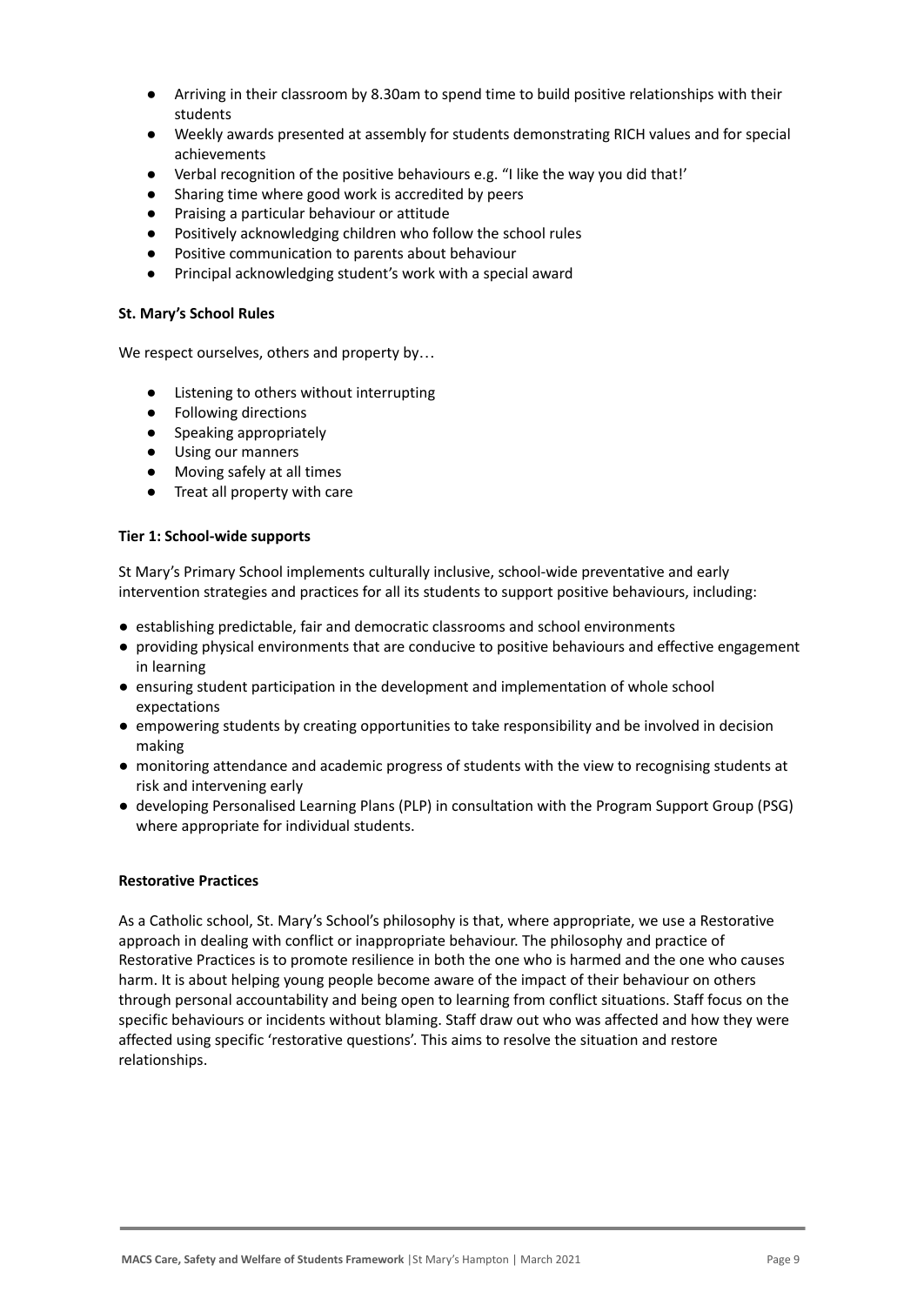#### **Restorative Questions:**

- What happened? How did it happen?
- How did you act in this situation?
- Who do you think was affected?
- How were they affected?
- How were you affected?
- How did it make you feel?
- What impact has this incident had on you and others?
- What needs to happen to make things right?
- If the same situation happens again, how could you behave differently?

#### **Circle Time**

Circle time is an inclusive process which develops a sense of belonging, encourages self-esteem, provides a safe space for exploring feelings and needs, builds the skills of active and empathic listening, and fosters mutual respect and values differences. Circle time can also be used to hold a 'class conference' to resolve issues that relate to the whole group using a collaborative approach. Students share their feelings, ideas, concerns and problem solve together, with a no-blame approach, on a regular basis and help each other to work through concerns that impact on their well-being and learning at school.

#### **Tier 2: Targeted supports**

In addition to Tier 1 supports, some students may require targeted support or interventions to meet behavioural standards, including regular attendance. These students will be supported through a culturally appropriate staged response, including:

- understanding the student's background and needs
- ensuring a clear understanding of expectations by both students and teachers
- providing consistent school and classroom environments
- scaffolding the student's learning program
- data collection and documentation of incidents relating to the management of student behaviours to inform decision making
- revision of the Personalised Learning Plan (PLP) and creation of a Behaviour support Plan (BSP) or Attendance Maximisation Plan (AMP) as appropriate
- parent consultation via phone, videoconference or interview
- the Design and Implementation of support strategies that assist the student to self-calm such a quiet space or designated alternative area that they can go to if they are feeling overwhelmed
- case conference with specialist providers or MACS consultants (this may include Aboriginal and Torres Strait Islander or EAL/New Arrival/Refugee Learning Consultants where culturally appropriate).

#### **Tier 3: Intensive intervention**

When Tier 1 and Tier 2 systems are in place, the foundation for implementing Tier 3 supports is established. Complex behaviours are targeted to remediate and prevent further escalations. Support provided to students at St Mary's Primary Schoolwill be aligned directly with the goals and targets set out in the students' Personalised Learning Plan (PLP), Behaviour Support Plan (BSP) and Student Safety Plan. Data systems provide school personnel with accurate, timely and practical information for making decisions about the fidelity and impact of individualised interventions that:

- value the student and support positive interaction
- have a clear data-informed strategy focused on preventing the occurrence of an identified behaviour by avoiding or adapting the circumstances that usually trigger this behaviour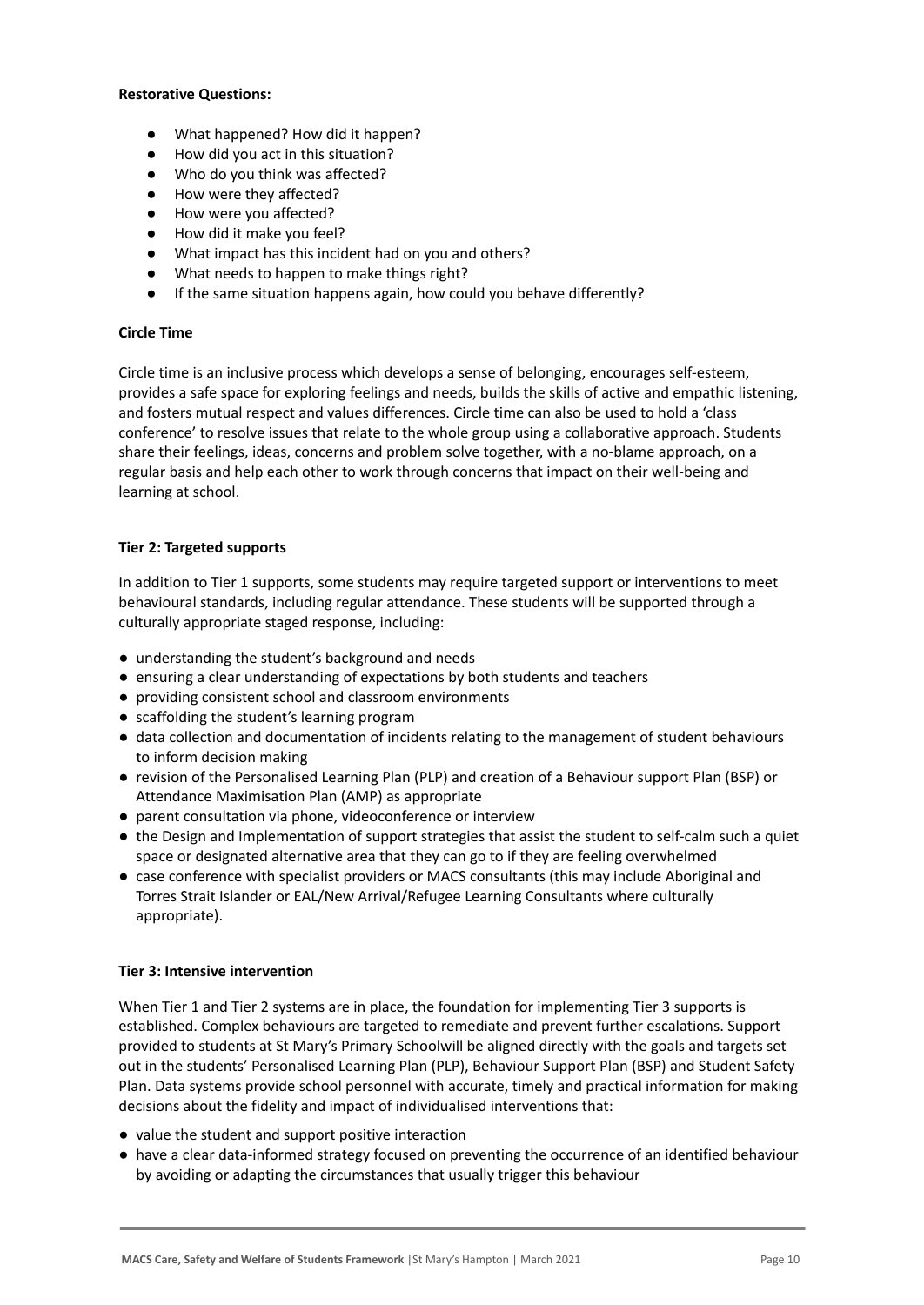- focus on building skills and developing alternative preferred behaviours
- consider the motivation for or functions of behaviours
- use the student's strengths and interests to increase success.

St Mary's Primary School will implement more intensive intervention strategies for students presenting with complex and ongoing difficulties or extended school refusal. Development of plans will require support from parents/carers and will often require consent to access specialised services.

St Mary's Primary School will support students with complex behaviours of concern through a culturally appropriate staged response which will generally include:

- ongoing implementation of universal and Tier 2 strategies
- use of data to inform and monitor the implementation of evidence-based interventions
- regular Program Support Group meetings to review PLP, BSP, safety plans and/or Attendance Maximisation Plans
- consultations with mutually agreed specialised support services
- implementation of explicit, data informed strategies designed to support the student to display safe behaviours. The design of the individualised support will be informed by the identified function of the behaviour and the explicit teaching of skills and desired behaviours.

#### **Consequences for student misbehaviour**

St Mary's Primary School adopts a staged response to challenging behaviour and appropriate reinforcement of appropriate behaviour noting that an effective Behaviour Support Plan (BSP) is developed to support the student in learning skills required for positive social interaction, along with the ability to become a more effective and successful learner. Consequences for misbehaviour are also implemented which may take the form of:

- non-verbal warning e.g. eye contact / hand movement / shake of head / teacher positioning to stand near misbehaving student(s)
- verbal warning which identifies the misbehaviour and gives student the opportunity to change his/her behaviour
- moving student in the room to a less disrupting situation
- separating student from the class for a short period of time to provide an opportunity for the student to settle
- readmission to class activity based on student being de-escalated
- student required to stay in after class for set period of time
- student required to complete work during recess / lunchtime
- student engaged in restorative actions supervised by classroom teacher
- student re-entry meeting.

When concerns arise about a student's on-going behaviour or when a student is displaying chronic patterns of problem behaviour, St Mary's Primary School will implement a targeted response to identify and address the presenting issues and reinforce replacement behaviours. This may involve the following support strategies:

- convening a Program Support Group (PSG) meeting involving parents/carers/Learning Diversity/Wellbeing coordinator and the student where appropriate.
- developing/Revising a Personalised Learning Plan (PLP) or attendance plan
- development/Revision of a Behaviour Support Plan (BSP) and/or Safety Plan where appropriate for individual students
- referral to Catholic Education or external Health or Allied Health providers
- consultation with external professionals, paediatrician, psychologist specialist practitioner
- contact with the Regional/Diocesan Office.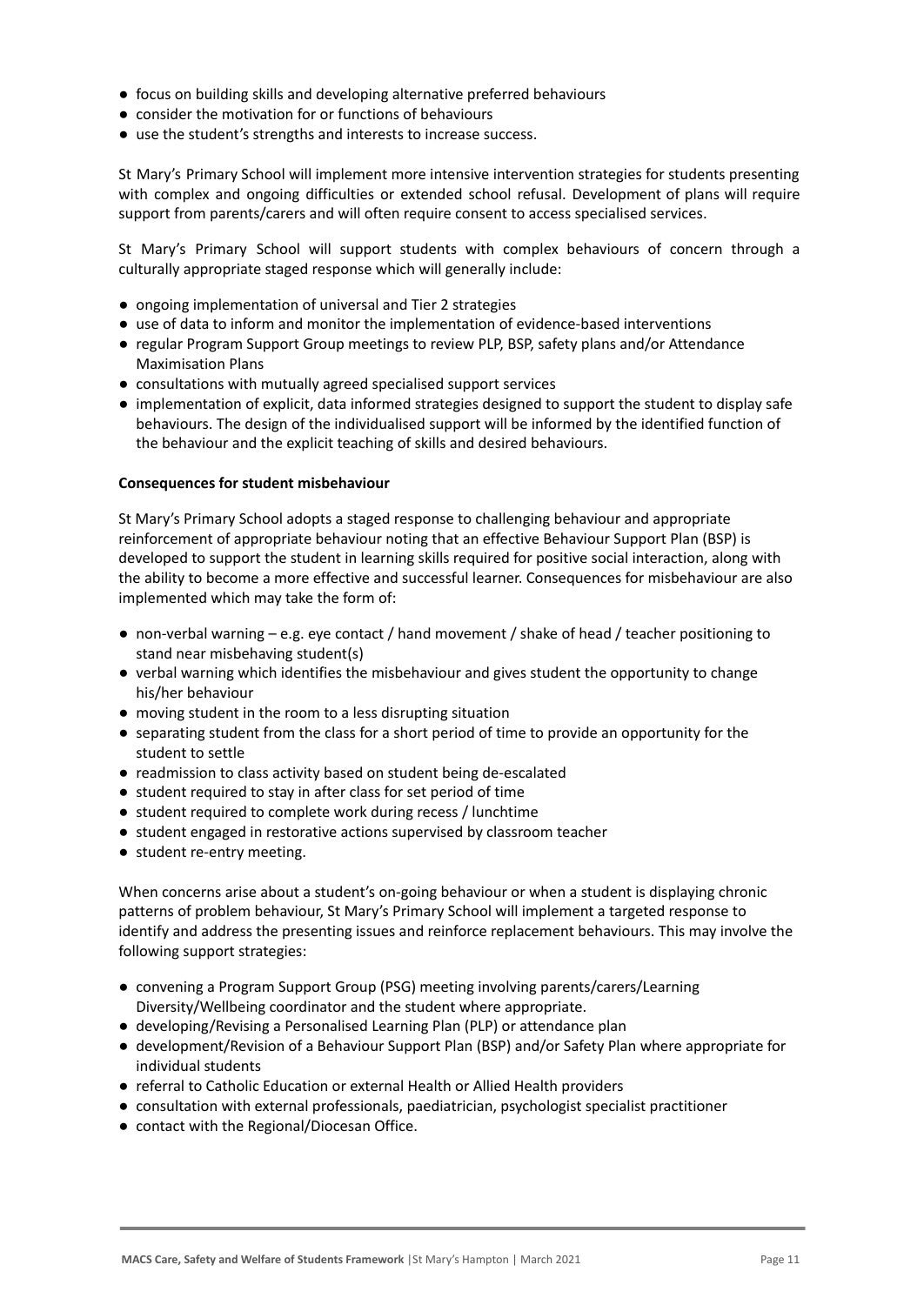Disciplinary measures may be used as part of a staged response to challenging behaviour in combination with other engagement and support strategies to address the range of factors that may have contributed to the student's behaviour. Measures should always be proportionate to the nature of the behaviour, and are best used with support measures to identify and address causes of the behaviour and implementation of strategies to limit reoccurrence of inappropriate behaviour. Supportive actions and any disciplinary measures will be implemented in accordance with the CECV Positive Support Guidelines 2018 and may include:

- review of Behaviour Support and Safety Plans with specialised support
- restorative practice
- withdrawal of privileges
- withdrawal from class activities for a specified period. Where appropriate, parents/carers will be informed of such withdrawals
- detention
- withdrawal from class if a student's behaviour significantly interferes with the rights of other students to learn or the capacity of a teacher to teach a class. In situations where the student is not able to comply with the instruction to relocate, the class (all other students) will be re-located/evacuated. The student may be temporarily isolated from regular classroom activities to provide an opportunity to de-escalate or for a specified period of time. Parents/carers should be informed of such withdrawals.
- in circumstances where the student is unable to calm, remains in a heightened state of anxiety or is a danger to self or others, the parents will be asked to take the student home for the remainder of the school day.
- contracts for conduct/attendance/bullying
- suspension (in-school and out of school)
- negotiated Transfer
- expulsion
- referral to police, DHHS, emergency service or appropriate agency.

A student may be excluded from school in situations where all other measures have been implemented without success, or where an immediate suspension is the only appropriate course of action in response to the student's behaviour which may put the health, safety and well-being of other students, staff or themselves at significant risk or where actions require reporting to police or appropriate agencies.

If other strategies are unsuccessful in modifying student behaviour, the School will follow the Melbourne Archdiocese Pastoral Care Policies regarding suspension, negotiated transfer and expulsion.

#### **Corporal punishment**

The use of corporal punishment is expressly prohibited at St Mary's Primary School and under the *Education and Training Reform Act 2006* (Vic).

#### **Consultation**

As every child's educational needs can change over time, it will often be necessary for the school to review any additional assistance that is being provided to the child, in consultation with parents/guardians and the child's treating medical/allied health professionals, in order to assess:

- whether the additional assistance remains necessary and/or appropriate to the child's needs
- whether the additional assistance is having the anticipated positive effect on the child's individual physical, functional, emotional or educational goals
- whether additional specialised assistance is required
- whether it remains within the school's ability to continue to provide the additional assistance, given any limitations that may exist.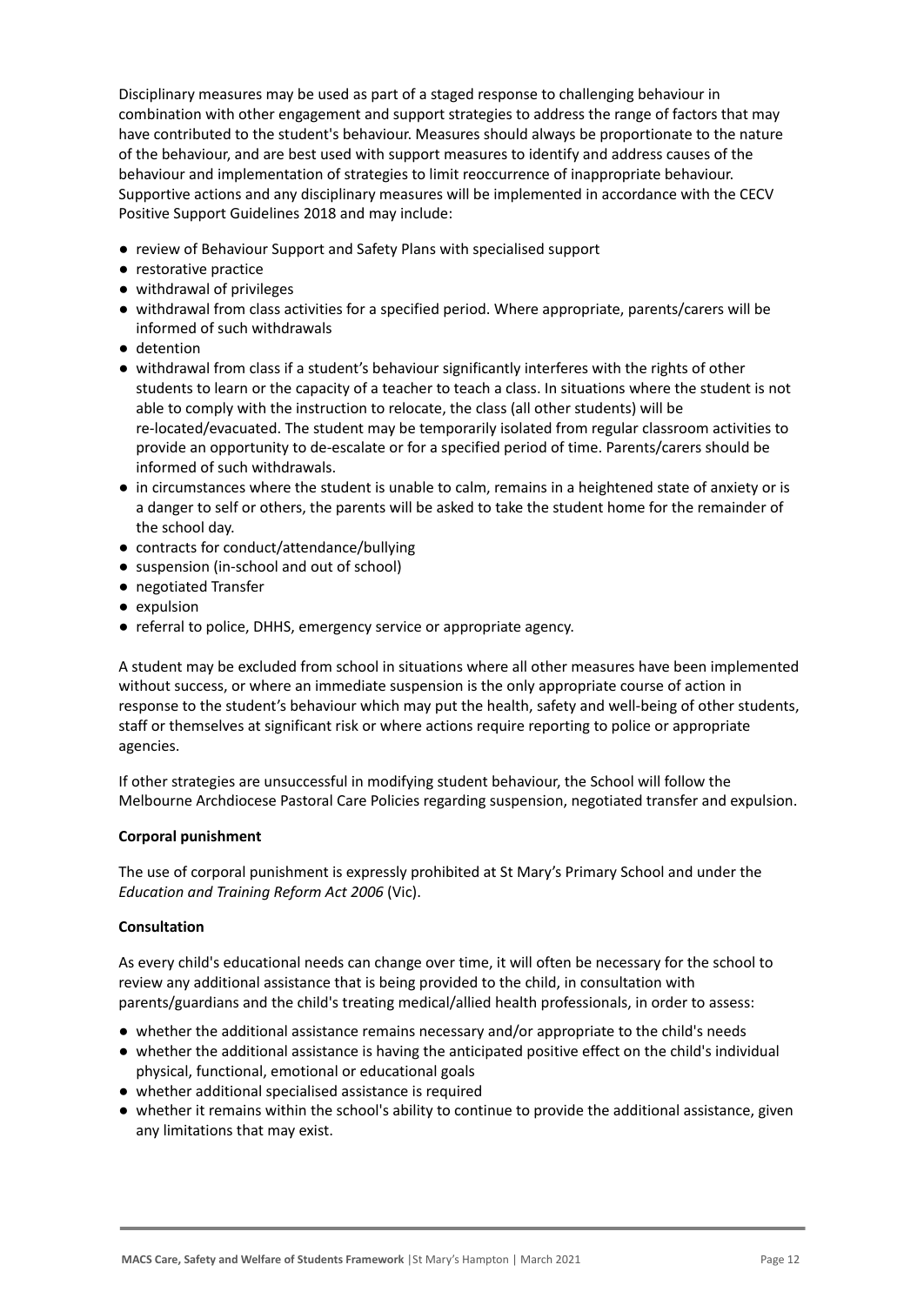#### **Restraint and Seclusion**

St Mary's Primary School will undertake actions to prevent the need for the use of restraint or seclusion in accord with the CECV Positive Behaviour Guidelines 2018.

In alignment with the CECV Positive Behaviour Guidelines 2018

**Physical restraint** is defined as the use of force to prevent, restrict or subdue the movement of a student's body or part of their body where the student is not free to move away. Restraint does not include 'protective physical interventions', which involve physical contact to block, deflect or redirect a student's actions, or disengage from a student's grip.

**Seclusion** is the solitary confinement of a person in a room or area from which their exit is prevented by a barrier or another person. Seclusion includes situations where a person is left alone in a room or area and reasonably believes they cannot leave that room or area even if they may physically be able to (e.g. the door is not locked). In extreme circumstances, e.g. in response to behaviours that cause harm to self or others, teachers will respond by exiting the other students from the learning space to ensure their safety. Where the student continues to display threatening and dangerous behaviour (e.g. wielding a bat), staff will seek to limit harm to others by isolating the student for the minimum amount of time required for the student to calm. Seclusion does not include the use of a safe place, time out or chill out rooms, being conditions that are set up to support the student and often included in Behaviour Support Plans.

If a student is placed in a separate room as a means of seclusion, staff will maintain appropriate supervision of the student.

Whilst St Mary's Primary School acknowledges that that prevention is the best strategy, there are limited circumstances in which restraint or seclusion may be deemed appropriate. In making a decision to implement any form of restraint or seclusion, St Mary's Primary School staff are aware that their actions may directly increase the risk of injury and trauma, both for the student and for the staff member themselves. Such decisions are usually required to be made in times of high stress. Actions that may be considered reasonable will be made by staff present and will depend on the individual circumstances of each case as a matter of professional judgment.

The use of restraint or seclusion does not form part of any of St Mary's Primary School's Behaviour Support Plans or Student Safety Plan. Restraint and seclusion will only be used in limited emergency situations, as outlined below.

1. The student's behaviour poses an imminent threat of physical harm or danger.

2. The action is reasonable in all the circumstances.

3. There is no less restrictive means of responding in the circumstances.

In the event that restraint or seclusion is used, the least restrictive form of restraint/seclusion will be used for the minimum time possible. The restraint/seclusion will cease as soon as the immediate danger for the student or others is averted.

The clear priority when managing such an incident will be the safety of all concerned. St Mary's Primary School's staff involved in an incident of restraint or seclusion will immediately notify the principal and provide for the immediate care and safety or those concerned. The student's parents will be contacted. A post incident evaluation and report will be completed in accord with the templates and processes outlined in the CECV Positive Behaviour Guidelines 2018.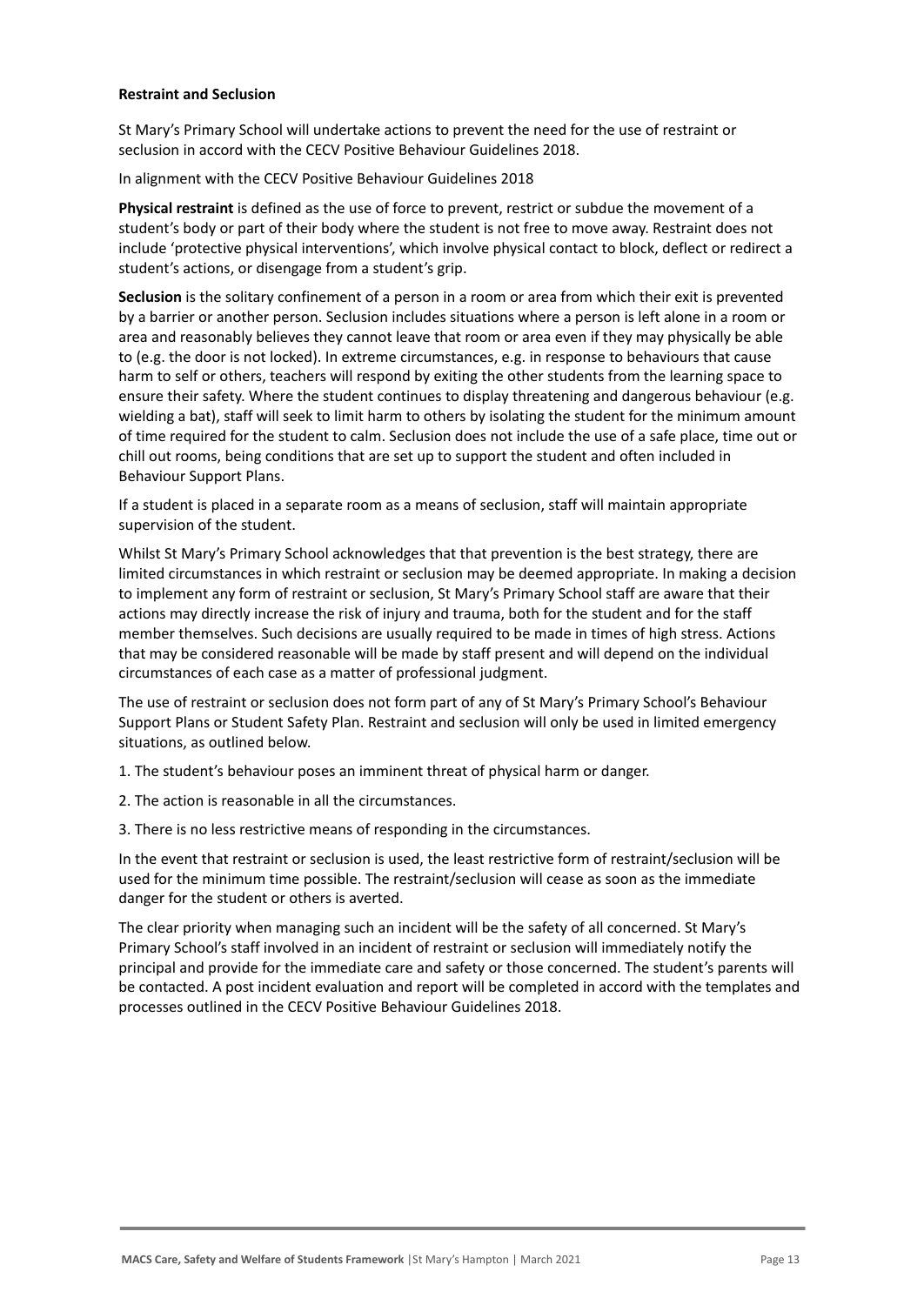## Assessing and Mitigating Risk

To assist the school to discharge its safety responsibilities, St Mary's Primary School will adhere to an Occupational Health & Safety Program through which potential safety hazards are identified and analysed in terms of the likelihood of an event occurring, and the potential consequences if the event was to occur. A similar risk based approach is taken with respect to Student Duty of Care, with the definitions of likelihood and consequences. St Mary's Primary School will refer to CECV publications and may engage the services of the Catholic Education Office for the purpose of assessing student safety risks and determining how best to support the needs of the students, staff and broader community.

It is important that all staff consistently enforce school rules and safety policies, and actively engage in ensuring the physical and emotional wellbeing of students.

References:

- CECV Positive Behaviour Guidelines 2018 Templates
- Behaviour Support Template
- Student Safety Plan Template (A&B)
- Record of Restraint and Seclusion
- Post Incident Checklist for Principals
- Risk Assessment Tool
- Diocesan policy and regulations
- CECV Safe and Sound Practice Guidelines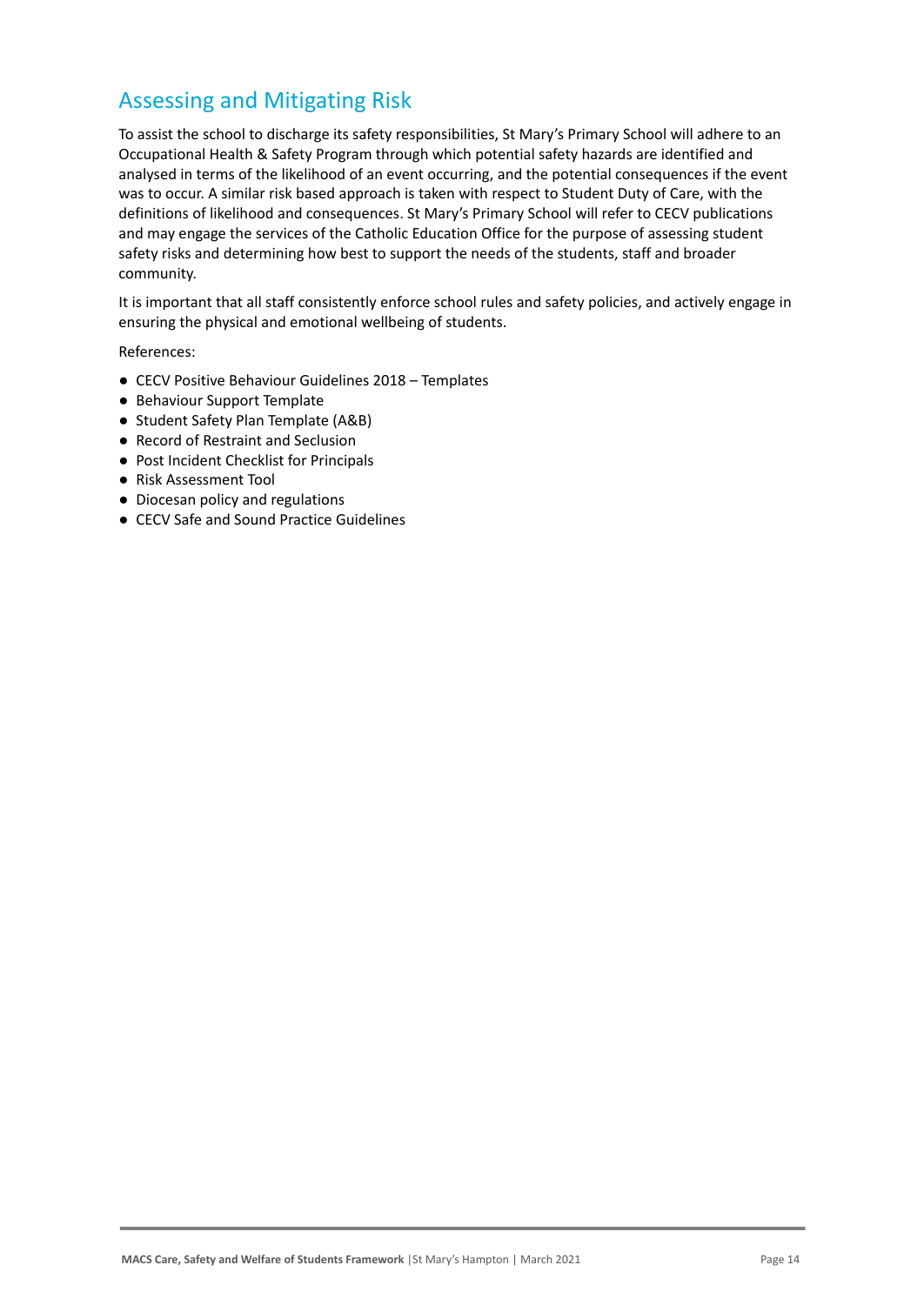## Appendix 1 – General Information relating to disciplinary measures

- **Withdrawing privileges** St Mary's Primary School can withdraw student privileges as a consequence of breaching classroom or school behavioural standards. St Mary's Primary School notes that the specific privileges withdrawn may vary between students based on the individual student's support plan, however they may include things such as representing the school at inter-school sports or attendance at a school event. This must be time-limited and the risk to the student's engagement should be taken into account. The student must be told why privileges are withdrawn, and how they should behave for privileges to be reinstated.
- **Withdrawal from class** If a student's behaviour significantly interferes with the rights of other students to learn or the capacity of a teacher to teach a class or where there is possibility of harm to others, that student may be temporarily removed from regular classroom activities. In more serious cases the student may be required to leave the classroom for a specified period of time. Schools have a duty of care to ensure that students are supervised at all times, including when they are removed from a class. Where appropriate, parents and carers will be informed of such withdrawals.

Withdrawal from class does not constitute formal school exclusion such as suspension (including in-school suspension) or expulsion.

● **Detention** – Detention is an appropriate response for a wide range of less serious classroom and school behaviour breaches. Detention can effectively reinforce to students the importance of maintaining appropriate behaviour standards.

During detention teachers may instruct a student to finish school work which has not been completed in regular classroom time as a result of the behaviour, new work or other duties. No more than half the time allocated for any recess may be used for this. Where students are required to undertake detention after school hours, the time should not exceed forty-five minutes.

Where the decision is made that an after-school detention is appropriate, the principal should ensure that parents or carers are informed at least one day before the detention. Where family circumstances are such that an after-school detention would create undue hardship, St Mary's Primary School may choose to negotiate alternative disciplinary measures with the parent or carer. Examples include where students regularly supervise younger siblings in the absence of parents or carers. Schools are permitted to detain students but are encouraged to take into account family circumstances and negotiate with parents and carers as appropriate.

● **Suspension, Negotiated Transfer or Expulsion.** In some instances it may be appropriate to suspend or expel a student who consistently compromises the safety and order of the school in order to protect the learning environment for remaining students and continue with effective teaching.

Suspension and expulsion are serious disciplinary measures and are for when other measures have not produced a satisfactory response, or where there is a threat to another person and immediate action is required.

● **Suspension** occurs when a student's attendance at school has been temporarily withdrawn on the authority of the principal, for a set period of time.

Suspension allows the parties involved to reflect on and enter into dialogue about the behaviour and circumstances that have led to the suspension, and to plan and/or review learning and behaviour supports to assist a student to engage positively with school and learning.

- **Negotiated transfer** means a documented and mutually agreed move to another school is arranged. Negotiated transfer occurs when all other pastoral and discipline measures, including suspension, have failed to resolve an issue of serious inappropriate student behaviour. A negotiated transfer ends the enrolment agreement with the first school and requires an enrolment in another school.
- **Expulsion** Expulsion involves the termination of the contract entered into at the time of the